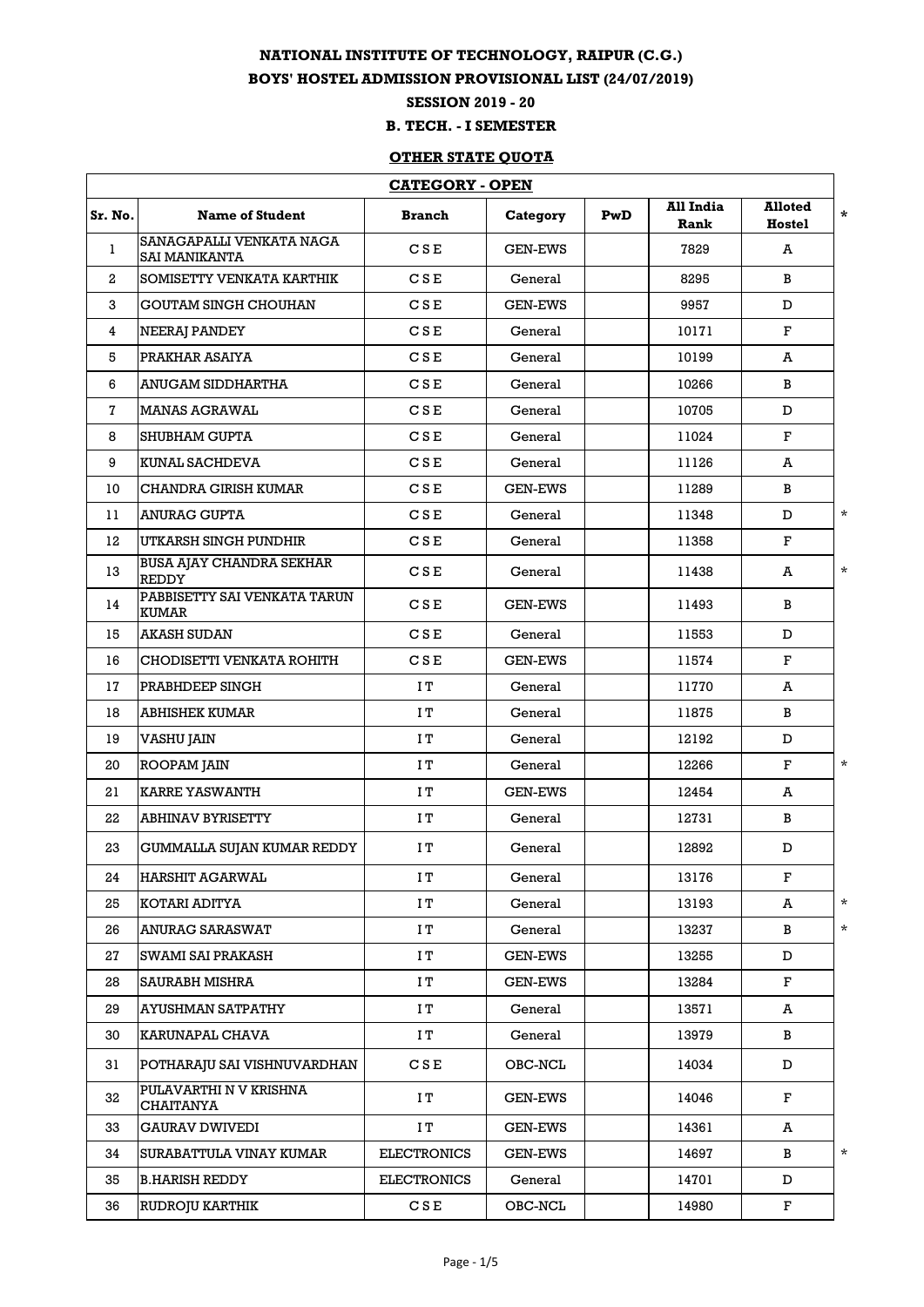| 37 | SOGANUR JAYA KRISHNA                          | CSE                | OBC-NCL        |    | 15031 | A            |          |
|----|-----------------------------------------------|--------------------|----------------|----|-------|--------------|----------|
| 38 | <b>GANNAVARAPU JYOTIR</b><br><b>SIDDARDHA</b> |                    | General        |    | 15154 | B            | $\star$  |
| 39 | PUSARLA ADARSH                                | <b>ELECTRONICS</b> | <b>GEN-EWS</b> |    | 15168 | D            |          |
| 40 | <b>ABHINAV MISHRA</b>                         | <b>ELECTRONICS</b> | General        |    | 15281 | $\mathbf{F}$ |          |
| 41 | GORANTLA NAGA VINAY                           | <b>ELECTRONICS</b> | General        |    | 15755 | A            |          |
| 42 | DHEERAJ LAKHANI                               | <b>ELECTRONICS</b> | General        |    | 15801 | B            |          |
| 43 | <b>MAYANK VISHWAKARMA</b>                     | CSE                | OBC-NCL        |    | 15979 | D            |          |
| 44 | VIPUL VERMA                                   | CSE                | OBC-NCL        |    | 16009 | F            |          |
| 45 | <b>VIVEK SINGH</b>                            | CSE                | OBC-NCL        |    | 16066 | A            | $\star$  |
| 46 | KUMMARAGUNTLA V S<br>MANIKANTA GANESH         | <b>ELECTRONICS</b> | <b>GEN-EWS</b> |    | 16074 | B            | $\star$  |
| 47 | <b>DEVENDRA</b>                               | CSE                | OBC-NCL        |    | 16178 | D            |          |
| 48 | MOPARTHI SRINIVAS TEJA                        | <b>ELECTRONICS</b> | <b>GEN-EWS</b> |    | 16558 | F            |          |
| 49 | <b>MUKUND SHUKLA</b>                          | <b>ELECTRONICS</b> | General        |    | 16588 | A            | $\star$  |
| 50 | KONDURU MA HAR RAJU                           | <b>ELECTRONICS</b> | <b>GEN-EWS</b> |    | 16609 | B            | $\star$  |
| 51 | KARANAM VENKATA SAI GANESH                    | <b>ELECTRONICS</b> | <b>GEN-EWS</b> |    | 16619 | D            |          |
| 52 | PAIDIVALLI KIREET                             | <b>ELECTRONICS</b> | <b>GEN-EWS</b> |    | 16669 | $\mathbf{F}$ |          |
| 53 | <b>ADITYA KUMAR</b>                           | CSE                | OBC-NCL        |    | 17030 | A            |          |
| 54 | <b>HIMANSHU</b>                               | CSE                | OBC-NCL        |    | 17109 | B            |          |
| 55 | PAARITOSH SUJIT                               | ELECTRICAL         | General        |    | 17368 | D            |          |
| 56 | PRASHANT RANJAN                               | IT                 | OBC-NCL        |    | 17737 | F            |          |
| 57 | <b>JAY TAWDE</b>                              | MECHANICAL         | General        |    | 18901 | A            |          |
| 58 | RUDRARAJU THARUN KUMAR                        | ΙT                 | OBC            |    | 19422 | B            |          |
| 59 | <b>ABHAY PRATAP</b>                           | IT                 | OBC-NCL        |    | 19454 | D            |          |
| 60 | ANIRUDHA SHIVARKAR                            | MECHANICAL         | General        |    | 19520 | $\mathbf F$  |          |
| 61 | RONAK BHATIA                                  | <b>ELECTRICAL</b>  | <b>GEN-EWS</b> |    | 19537 | A            |          |
| 62 | ANKIT JANGIR                                  | <b>ELECTRONICS</b> | OBC-NCL        | NO | 19636 | В            |          |
| 63 | PEDDINENI MOHANA KRISHNA                      | <b>ELECTRICAL</b>  | General        |    | 19798 | D            |          |
| 64 | SEELAM BHASKAR BABU                           | MECHANICAL         | General        |    | 19843 | $\mathbf{F}$ |          |
| 65 | <b>BANKA NARENDRANATH REDDY</b>               | <b>ELECTRICAL</b>  | General        |    | 19913 | A            | $^\star$ |
| 66 | TADDI RAJESH                                  | <b>ELECTRONICS</b> | OBC-NCL        |    | 20154 | B            |          |
| 67 | <b>UMANG ANANT</b>                            | ΙT                 | OBC-NCL        |    | 20195 | D            |          |
| 68 | NEELESH KUMAR                                 | ΙT                 | OBC-NCL        |    | 20403 | $\mathbf F$  |          |
| 69 | <b>ANKUR KUNAL</b>                            | IT                 | OBC-NCL        |    | 20651 | A            | $\star$  |
| 70 | KUNCHALA DEEPAK                               | <b>ELECTRONICS</b> | OBC-NCL        |    | 20700 | B            |          |
| 71 | <b>MAHESH GUPTA</b>                           | IT                 | OBC-NCL        |    | 20876 | D            |          |
| 72 | <b>RITIK KUMAR</b>                            | ΙT                 | OBC-NCL        |    | 21090 | $\mathbf F$  |          |
| 73 | VIVEK KHANDELWAL                              | <b>ELECTRICAL</b>  | <b>GEN-EWS</b> |    | 21184 | A            | $\star$  |
| 74 | <b>BHUPENDER YADAV</b>                        | IT                 | OBC-NCL        |    | 21246 | B            |          |
| 75 | PUTLURU YASWANTH REDDY                        | <b>ELECTRICAL</b>  | General        |    | 21264 | D            |          |
| 76 | <b>SUNIL KUMAR SAHU</b>                       | <b>ELECTRONICS</b> | OBC-NCL        |    | 21299 | $\mathbf F$  |          |
| 77 | SAKET SUDESH TUPKARI                          | MECHANICAL         | General        |    | 21307 | A            |          |
| 78 | ADITYA BHARDWAJ                               | <b>ELECTRICAL</b>  | General        |    | 21329 | B            | $\star$  |
| 79 | <b>MUTHYAM SRIRAM</b>                         | <b>ELECTRONICS</b> | OBC-NCL        |    | 21524 | D            |          |
| 80 | <b>RITESH KUMAR</b>                           | ELECTRICAL         | <b>GEN-EWS</b> |    | 21560 | $\mathbf{F}$ | $\star$  |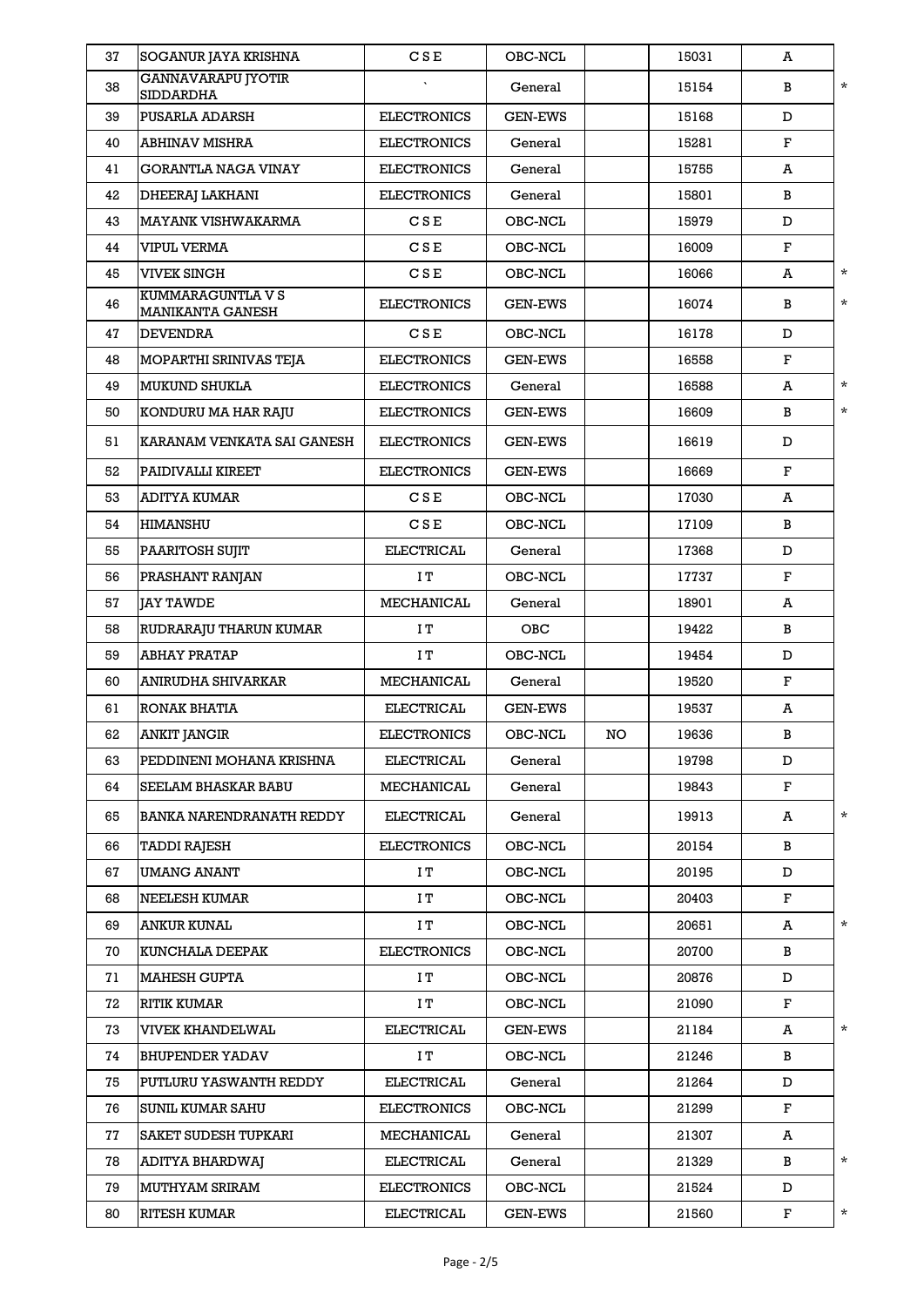| 81  | <b>SOMESH JAIMINI</b>                            | <b>ELECTRICAL</b>       | General        |     | 21621  | A           |          |
|-----|--------------------------------------------------|-------------------------|----------------|-----|--------|-------------|----------|
| 82  | DADI SUNIL                                       | <b>ELECTRONICS</b>      | OBC-NCL        |     | 21685  | B           |          |
| 83  | SHAIK RAHEEM                                     | ELECTRICAL              | General        |     | 21733  | D           |          |
| 84  | VARIKUTI NAVEEN REDDY                            | ELECTRICAL              | <b>GEN-EWS</b> |     | 22051  | F           |          |
| 85  | VIBHANSHU SINGH                                  | ELECTRICAL              | General        |     | 22120  | A           | $\star$  |
| 86  | SAYYAM VIJAY                                     | <b>ELECTRONICS</b>      | OBC-NCL        |     | 22124  | B           |          |
| 87  | SWAPNIL CHOUHAN                                  | MECHANICAL              | General        |     | 22359  | D           |          |
| 88  | AJINKYA SATHE                                    | MECHANICAL              | General        |     | 22473  | F           | $\star$  |
| 89  | DEVASHISH HA* AJ KALE                            | MECHANICAL              | <b>GEN-EWS</b> |     | 22627  | A           | $\star$  |
| 90  | SHIKHAR CHAUDHARY                                | <b>ELECTRONICS</b>      | OBC-NCL        |     | 22635  | B           | $\star$  |
| 91  | <b>BARSALE SUJEET BHAGWAN</b>                    | MECHANICAL              | General        |     | 22923  | D           |          |
| 92  | <b>TEJAS ALOK KHARATE</b>                        | <b>ELECTRONICS</b>      | OBC-NCL        |     | 23077  | F           |          |
| 93  | CHALAMCHARLA SYAM VENKATA<br><b>SASI BHUSHAN</b> | MECHANICAL              | <b>GEN-EWS</b> |     | 23326  | A           |          |
| 94  | UPPUR BALARAM SAI                                | MECHANICAL              | General        |     | 23551  | B           | $\star$  |
| 95  | <b>MOHD ZEESHAN</b>                              | MECHANICAL              | General        |     | 23667  | D           | $\star$  |
| 96  | VANNALU PREM SAI                                 | ELECTRICAL              | OBC-NCL        |     | 24043  | F           | $\star$  |
| 97  | HARSHIT ANIL JAIN                                | MECHANICAL              | General        |     | 24080  | A           | $^\star$ |
| 98  | KATHA SAI LOKESWARA REDDY                        | MECHANICAL              | <b>GEN-EWS</b> |     | 24840  | B           | $\star$  |
| 99  | <b>BURUGU ABHINAV</b>                            | MECHANICAL              | OBC-NCL        |     | 26166  | D           |          |
| 100 | <b>ALGAM SRIKANTH</b>                            | ELECTRICAL              | OBC-NCL        |     | 26832  | $\mathbf F$ | $\star$  |
| 101 | KADAM SAURABH SANTOSH                            | MECHANICAL              | OBC-NCL        |     | 27373  | A           |          |
| 102 | MANNEPALLI VISWA TEJA                            | MECHANICAL              | OBC-NCL        |     | 27548  | B           |          |
| 103 | PONDUGULA SAI GANESH REDDY                       | <b>CIVIL</b>            | General        |     | 27671  | D           |          |
| 104 | SRAVAN KUMAR UPPADA                              | MECHANICAL              | OBC-NCL        |     | 27673  | $\mathbf F$ |          |
| 105 | JAGADEESH CHANDRA MAJJI                          | MECHANICAL              | OBC-NCL        |     | 28159  | A           |          |
| 106 | KONANKI HARITEJA                                 | MECHANICAL              | OBC-NCL        |     | 28356  | B           |          |
| 107 | RAHUL CHOUDHARY                                  | <b>ELECTRICAL</b>       | OBC-NCL        |     | 28466  | D           | $\star$  |
| 108 | <b>ASHISH CHOUDHARY</b>                          | MECHANICAL              | OBC-NCL        |     | 28666  | F           |          |
| 109 | <b>KESHAV KISHOR</b>                             | <b>ELECTRICAL</b>       | OBC-NCL        |     | 28754  | A           |          |
| 110 | ALDRIN BENNY                                     | <b>CHEMICAL</b>         | General        |     | 28990  | B           | $^\star$ |
| 111 | MANAVENDRA SINGH GENA                            | <b>ELECTRICAL</b>       | OBC-NCL        |     | 29036  | D           | $\star$  |
| 112 | RISHABH SINGH                                    | MECHANICAL              | OBC-NCL        |     | 29659  | $\mathbf F$ |          |
| 113 | IMANDI PAVAN KUMAR                               | MECHANICAL              | OBC-NCL        |     | 29683  | A           |          |
| 114 | SATYAM SATYADARSHI DASH                          | <b>CIVIL</b>            | General        |     | 29956  | B           | $\star$  |
| 115 | VADLA VIKRAM CHARY                               | MECHANICAL              | OBC-NCL        |     | 30174  | D           |          |
| 116 | RAHUL KUMAR SAHU                                 | <b>CIVIL</b>            | General        |     | 30428  | $\mathbf F$ | $\star$  |
| 117 | OBULASETTY RAMA AKHIL                            | <b>Computer Science</b> | General        | YES | 122046 | A           | $\star$  |
| 118 | <b>SUBHAM PRADHAN</b>                            | MECHANICAL              | General        | YES | 496476 | В           |          |
| 119 | KOOKUTLA SAKETH KUMAR                            | ELECTRICAL              | General        | YES | 583497 | D           |          |
| 120 | ABHAY DIXIT                                      | <b>CIVIL</b>            | General        | YES | 594969 | $\mathbf F$ |          |
| 121 | NEMANI SATYA SAI RAM KIRAN                       | METALLURGY              | General        | YES | 701211 | A           |          |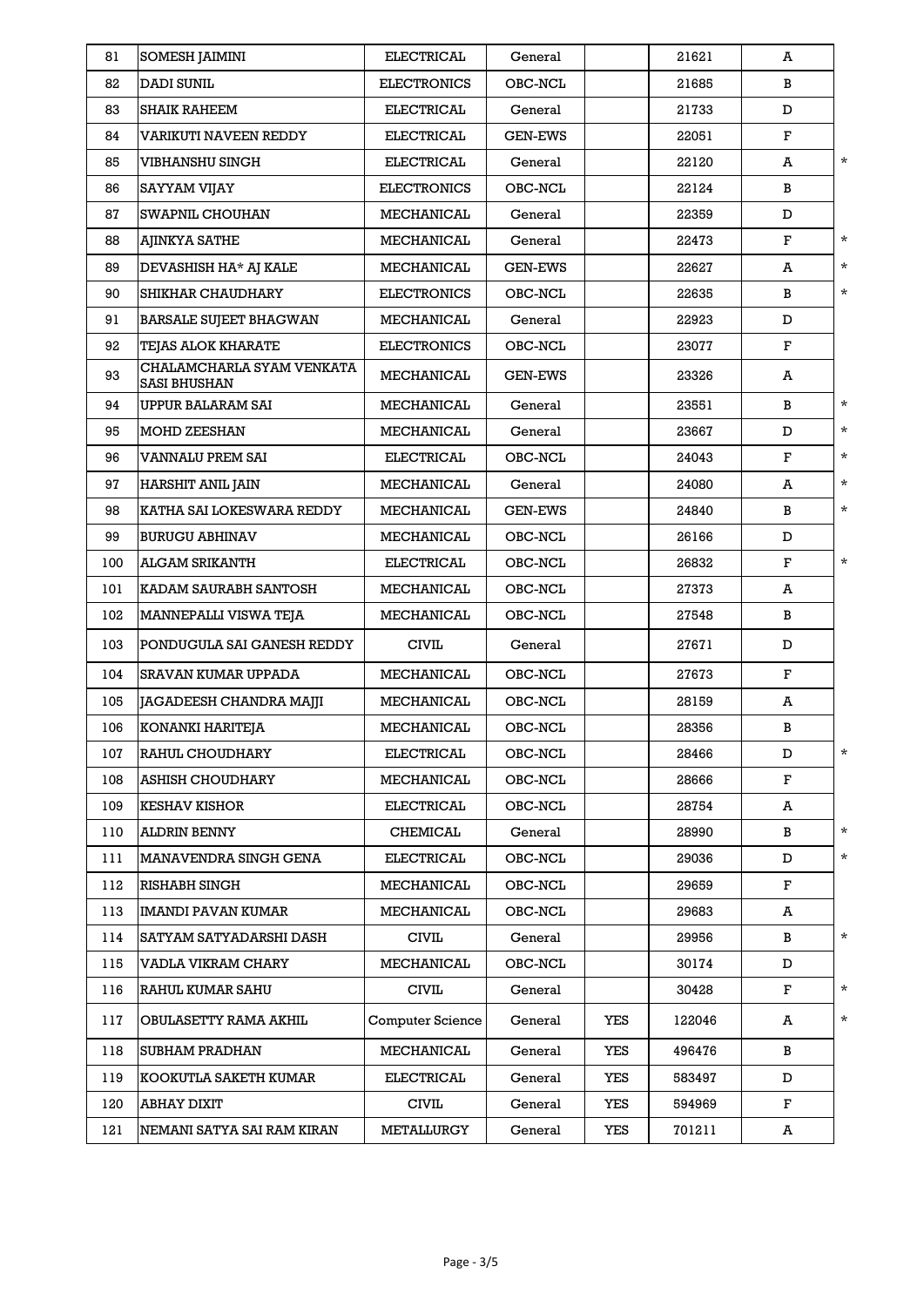|         | <b>CATEGORY - OPEN (EWS)</b>           |               |                |            |                   |                          |          |
|---------|----------------------------------------|---------------|----------------|------------|-------------------|--------------------------|----------|
| Sr. No. | <b>Name of Student</b>                 | <b>Branch</b> | Category       | PwD        | All India<br>Rank | <b>Alloted</b><br>Hostel | *        |
|         | PANKAJ SHARMA                          | MINING        | <b>GEN-EWS</b> |            | 40458             | в                        | $^\star$ |
| 2       | ALAVALAPATI PADMANABHA<br><b>REDDY</b> | CSE           | <b>GEN-EWS</b> | <b>YES</b> | 303452            |                          | $^\star$ |
| 3       | KILARU GOWTHAM                         | CSE           | <b>GEN-EWS</b> | <b>YES</b> | 337630            | Р                        |          |

|                | <b>CATEGORY - OBC</b>                    |                    |          |            |                   |                          |         |  |  |
|----------------|------------------------------------------|--------------------|----------|------------|-------------------|--------------------------|---------|--|--|
| Sr. No.        | <b>Name of Student</b>                   | <b>Branch</b>      | Category | PwD        | All India<br>Rank | <b>Alloted</b><br>Hostel |         |  |  |
| $\mathbf{1}$   | YASH YADAV                               | <b>MECHANICAL</b>  | OBC-NCL  |            | 30495             | A                        | $\ast$  |  |  |
| $\mathbf{2}$   | <b>T   SAI CHARAN</b>                    | <b>CIVIL</b>       | OBC-NCL  |            | 32324             | <sub>B</sub>             | $\star$ |  |  |
| 3              | KATTA PRUDHVI VENKAT                     | <b>CIVIL</b>       | OBC-NCL  |            | 32365             | D                        | $\star$ |  |  |
| $\overline{4}$ | <b>GUDI HEMANTH SAI REDDY</b>            | <b>CIVIL</b>       | OBC-NCL  |            | 34323             | $\mathbf F$              |         |  |  |
| 5              | PALLI UDAY KUMAR                         | <b>CIVIL</b>       | OBC-NCL  |            | 34425             | A                        | $\star$ |  |  |
| 6              | <b>BANDARU SAKETH</b>                    | <b>CIVIL</b>       | OBC-NCL  |            | 35252             | $\bf{B}$                 | $\star$ |  |  |
| $\mathbf{z}$   | <b>GAJJI BHANU PRASAD</b>                | <b>CIVIL</b>       | OBC-NCL  |            | 35544             | D                        |         |  |  |
| 8              | POLIMERA J S N V<br><b>SATYANARAYANA</b> | <b>CHEMICAL</b>    | OBC-NCL  |            | 37351             | $\mathbf{F}$             |         |  |  |
| 9              | <b>NIRBHAY KUMAR</b>                     | <b>CHEMICAL</b>    | OBC-NCL  |            | 37762             | A                        |         |  |  |
| 10             | <b>RAHUL KUMAR</b>                       | <b>MINING</b>      | OBC-NCL  |            | 40628             | B                        |         |  |  |
| 11             | <b>HANSH RAJ SHARMA</b>                  | <b>MINING</b>      | OBC-NCL  |            | 40673             | D                        |         |  |  |
| 12             | <b>RAPETI SIVAKESH</b>                   | <b>CHEMICAL</b>    | OBC-NCL  |            | 40799             | $\mathbf{F}$             |         |  |  |
| 13             | <b>MOHIT SINGH</b>                       | <b>CHEMICAL</b>    | OBC-NCL  |            | 40810             | A                        |         |  |  |
| 14             | <b>ABHISHEK RANJAN</b>                   | <b>MINING</b>      | OBC-NCL  |            | 46100             | $\bf{B}$                 |         |  |  |
| 15             | NISHANT KUMAR SINGH                      | <b>MINING</b>      | OBC-NCL  |            | 46533             | D                        | $\star$ |  |  |
| 16             | <b>RANJAY KUMAR</b>                      | <b>METALLURGY</b>  | OBC-NCL  |            | 46814             | $\mathbf F$              | $\star$ |  |  |
| 17             | <b>HIMANSHU SINGH</b>                    | BIO TECH.          | OBC-NCL  |            | 50727             | A                        |         |  |  |
| 18             | ROHIT RAJ                                | CSE                | OBC-NCL  | <b>YES</b> | 271645            | B                        |         |  |  |
| 19             | <b>VANNALA VISHNU</b>                    | IT                 | OBC-NCL  | <b>YES</b> | 411811            | D                        | $\star$ |  |  |
| 20             | N PURANDHAR                              | <b>ELECTRONICS</b> | OBC-NCL  | <b>YES</b> | 841645            | $\mathbf F$              |         |  |  |

| <b>CATEGORY - SC</b>                        |                    |          |     |                          |                          |         |  |  |
|---------------------------------------------|--------------------|----------|-----|--------------------------|--------------------------|---------|--|--|
| <b>Name of Student</b>                      | <b>Branch</b>      | Category | PwD | <b>All India</b><br>Rank | <b>Alloted</b><br>Hostel | $\star$ |  |  |
| SURAJ RAMDULAR PASI                         | CSE                | SC       |     | 43305                    | $\mathbf{F}$             |         |  |  |
| <b>MATTA TARUN</b>                          | CSE                | SC       |     | 56367                    | A                        | $\star$ |  |  |
| VARDHANAPU PRITHAM CHARLES                  | IT                 | SC       |     | 56430                    | $\bf{B}$                 |         |  |  |
| RASAPALLY VAMSHI                            | CSE                | SC       |     | 58074                    | D                        |         |  |  |
| <b>SACHIN KUMAR</b>                         | CSE                | SC       |     | 59141                    | F                        |         |  |  |
| SARILLA JASWANTH                            | CSE                | SC       |     | 59162                    | A                        |         |  |  |
| NITESH KUMAR SAHNI                          | CSE                | SC       |     | 62297                    | B                        |         |  |  |
| <b>NARENDRA SINGH</b>                       | IT                 | SC       |     | 64889                    | D                        |         |  |  |
| <b>SACHIN KUMAR</b>                         | IT                 | SC       |     | 69853                    | $\mathbf F$              |         |  |  |
| RAJESH RANJAN                               | IT                 | SC       |     | 77598                    | A                        |         |  |  |
| <b>MANDALA SRAVAN KUMAR</b><br><b>SWAMY</b> | IT                 | SC       |     | 78337                    | B                        |         |  |  |
| AJAY KUMAR                                  | IT                 | SC       |     | 79432                    | D                        |         |  |  |
| PATRA SURYA TEJA                            | <b>ELECTRONICS</b> | SC       |     | 91052                    | $\mathbf{F}$             |         |  |  |
| NEELAM HEMANTH                              | <b>MECHANICAL</b>  | SC       |     | 91201                    | A                        |         |  |  |
| <b>SHAILENDRA KUMAR</b>                     | <b>CIVIL</b>       | SC       |     | 93221                    | $\bf{B}$                 |         |  |  |
| <b>RITESH PUSHKAR</b>                       | <b>ELECTRONICS</b> | SC       |     | 93223                    | D                        | $\star$ |  |  |
|                                             |                    |          |     |                          |                          |         |  |  |